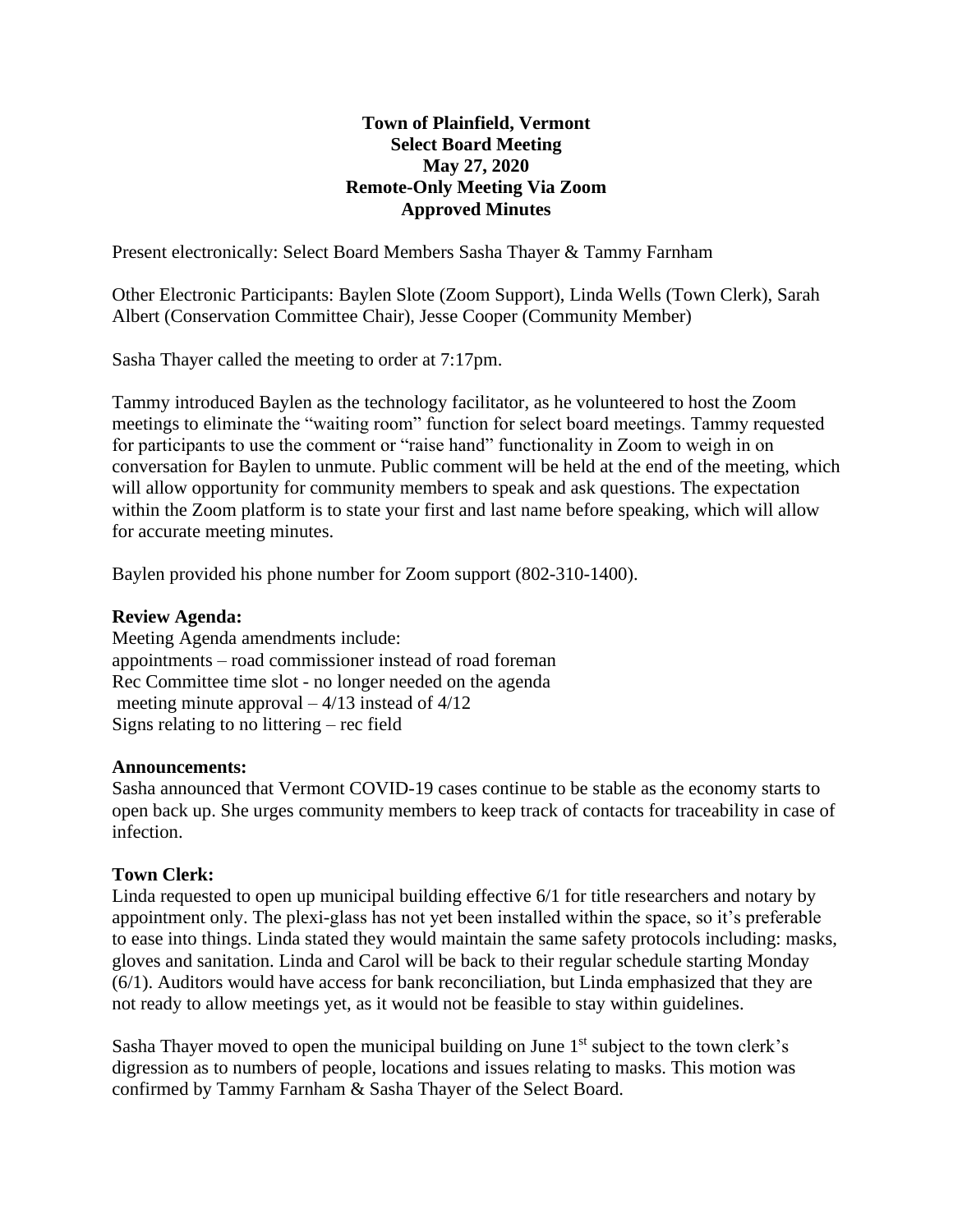The Health Officer previously received an annual stipend of \$500, an invoice was sent to the town for a request for payment of services for the past year, with a total amount higher than budgeted. There was an issue with payroll, that resulted in the payment of \$583.45 (hours worked at the same rate of pay as town constable/animal control officer). Linda indicated that the he budget can allow some flexibility for this payment.

Tammy moved to pay the health officer the \$583.45 for the annual bill. This motion was confirmed by Tammy Farnham & Sasha Thayer of the Select Board.

Linda indicated that payroll would be ready on Thursday, and accounts payable would be ready on Friday.

Sasha mentioned the need for a "No Jumping off the Bridge" sign replacement. Which was stolen several years ago. George continues to discourage people to from jumping off the bridge, however it still happens. Linda indicated that she would look into the purchase of a new sign that says "DANGER – no jumping off the bridge". Sasha reminded everyone that the town is not liable for those that choose to jump off the bridge and make unwise decisions.

Tammy moved to purchase a sign saying DANGER - no jumping off the bridge. This motion was confirmed by Tammy Farnham & Sasha Thayer of the Select Board.

David Strong recently sent a report regarding the current condition of the Rec Field, which emphasized the littering situation. George also said there are yard sale items, trash, and bottles. This highlights the need for a sign for Rec Field as a reminder to clean up after use. The sign should reflect "No littering". Baylen mentioned that there is someone who brings food remainders to the Rec Field and Plainfield Park and Ride to feed the bears. The situation has been addressed several times, however, it still continues. Littering and lawn sale items are unacceptable at the Rec Field. Tammy mentioned that a sign will probably not make a difference for people who are participating in these behaviors, however it's the responsibility of the town to remind individuals of their contribution to keeping the space maintained by carrying out their trash by depicting "no littering signs".

Tammy moved to put up "No Littering" signs at the rec and park and ride. This motion was confirmed by Tammy Farnham & Sasha Thayer of the Select Board.

There is a Porta Potty and open access to picnic tables at the Rec Field that do not have sanitation protocols. Linda will call to have the Porta Potty to be removed from the Rec Field to limit the possible spread of COVID-19. Tammy suggested for the Town of Plainfield to rope off the seating area at the Rec Field. Sasha volunteered to make signs requesting to not use the tables during the current pandemic.

### **Meeting Minute Approval:**

Sasha moved to approve the April  $13<sup>th</sup>$  and May  $11<sup>th</sup>$  meeting minutes. Tammy requested for Linda to verify the suggested changes were made. This motion was confirmed by Tammy Farnham & Sasha Thayer of the Select Board.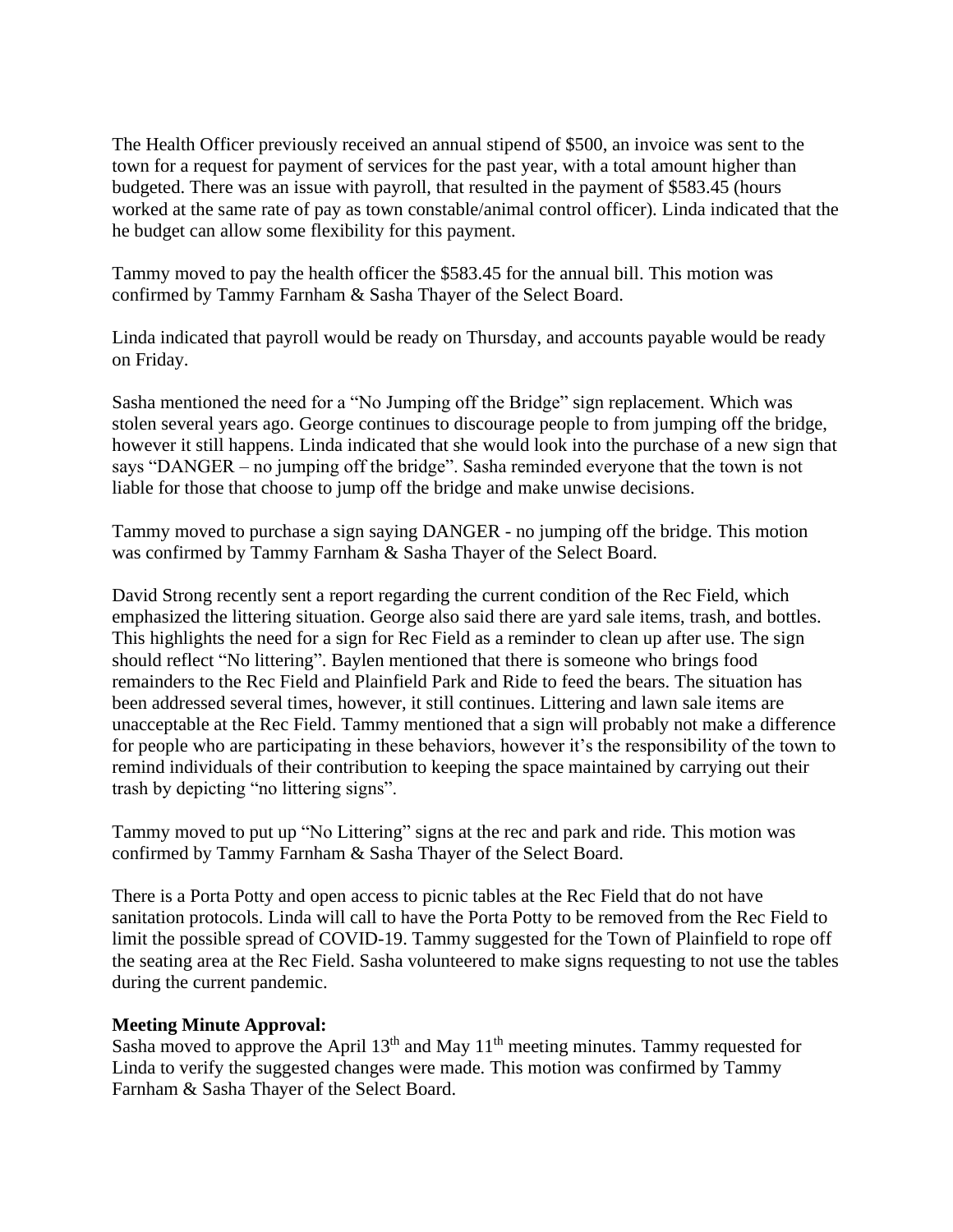### **Appointments**:

Michael Morlan – Recreation Committee – 1 year (end on March  $31<sup>st</sup>$ ) Carla Siegle – auditor (ends up on Town Meeting Day)

Both committees will be up to full strength.

Sasha, moves to appoint Michael Morlan as a member of the Rec Committee and Carla Siegle as an auditor. This motion was confirmed by Tammy Farnham & Sasha Thayer of the Select Board.

The Road Commissioner who expressed interest is no longer interested. Tammy requested to put an advertisement out, as the appointment needs to be filled.

# **Public Meeting Requisition:**

Will Coghan requested to have a public meeting in the Opera House. The use of the Opera House will require significant cleaning protocols. Prior to COVID-19 the town hired a person to clean, but he never started. The cleaning procedures will be pretty significant and detailed. The expectations from the state indicate that if someone uses the bathroom the bathroom will need to be cleaned in between use. This is impossible to manage, as such there will be no bathroom use until further guidelines are put into place.

Linda suggested having someone monitor at the door to ensure masks and adequate safety. Tammy added the necessity for the person at the door to also screen for COVID-19 symptoms.

There is a need for further research and guidance of perimeters of meetings at the Opera House; this will be discussed further in a special meeting. It may make the most sense to have an online platform for meetings forthcoming.

Jesse Cooper further emphasized the need to use the Town Hall Opera House. The League of City and Towns requires the use a public space for a public hearing. The use of Zoom or other electronic video/media platforms are insufficient a public hearing. Jesse requested the use of the space in a really limited context. The development of procedures and planning would need to take place in a more elaborate discussion, perhaps in the context of a special meeting.

The special meeting will also include topic for discussing technology for select board meetings once in-person meetings resume. Tammy indicated that this might require further consultation.

### **Conservation Committee Requisition:**

Sarah Albert (Chair of the Conservation Committee) requested to have the trails of the town forest brush hogged and to have stumps ground down on paths, which was last done in 2015. An estimate was provided from Bellavance Land works for \$125/hr for stump grinding (estimated 6hrs) and \$700 for brush hogging totaling \$1,450 - \$2,000, which would be paid out of the Town Woodland funds (including approximately \$5,800) which would allow for sufficient funding. Sarah approached other contractors for estimates who were unwilling due to the current trail condition.